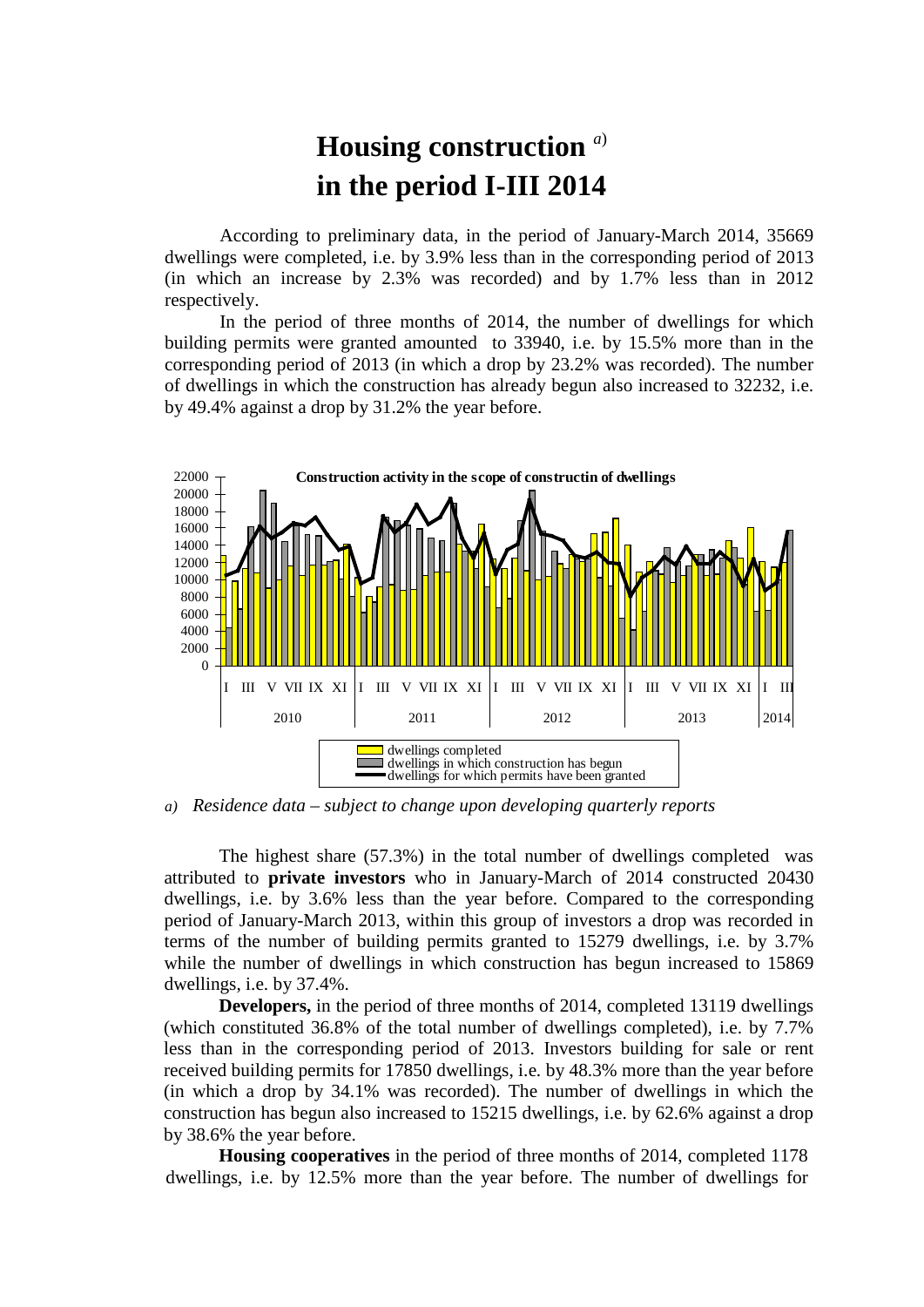which building permits have been granted increased to 250 dwellings, i.e. by 60.3%, while the number of dwellings in which construction has begun decreased to 235, i.e. by 8.2%.

**Other investors** (public building society, municipal and company construction) in the period of three months of 2014 completed 942 against 659 dwellings in 2013. In this period, 478 dwellings were completed in public building society against 117 dwellings the year before, in municipal public building society construction 312 dwellings against 408 dwellings the year before and in company construction 152 dwellings against 134 dwellings in the corresponding period of 2013. The number of dwellings in which construction has begun increased to 913, i.e. by 122.7%, while the number of dwellings for which permits have been granted decreased in this group of investors to 561, i.e. by 57.6%.

In the period of January-March 2014, a drop in **the number of dwellings completed** was recorded in seven voivodships, including the most substantial one in Pomorskie – by 30.7%, Lubelskie – by 16.0% and Zachodniopomorskie – by 13.3%. In Mazowieckie voivodship 6906 dwellings were completed, i.e. by 13.1% less than the year before. The higest increased in the number of dwellings completed was recorded in voivodships: Świętokrzyskie – by 34.1%, Łódzkie – by 27.9 % and Podlaskie – by 26.0 %.

In the period of three months of 2014, an increase in the number of **dwellings for which permits have been granted** was recorded in eleven voivodships, of which the highest in Pomorskie – by 103.2%, Lubuskie – by 47.5% and Wielkopolskie – by 44.4%. In Mazowieckie voivodship permits have been granted for 7180 dwellings, i.e. by 17.3% more than in the corresponding period of 2013. A drop in the number of permits was recorded in five voivodships including the highest in Świętokrzyskie – by 39.5%, Podlaskie – by 34.1% and Lubelskie – by 17.5%.

An increase in the number of **dwellings in which construction has begun** in the period January-March of 2014 was recorded in thirteen voivodships, of which the highest in Wielkopolskie – by 134.4%, Mazowieckie – by 100.9% and Łódzkie – by 86.3%. A drop in the number of dwellings in which construction has begun was recorded in voivodships: Zachodniopomorskie – by 5.6%, Kujawsko-Pomorskie – by 3.2% and Podlaskie – by 1.6%.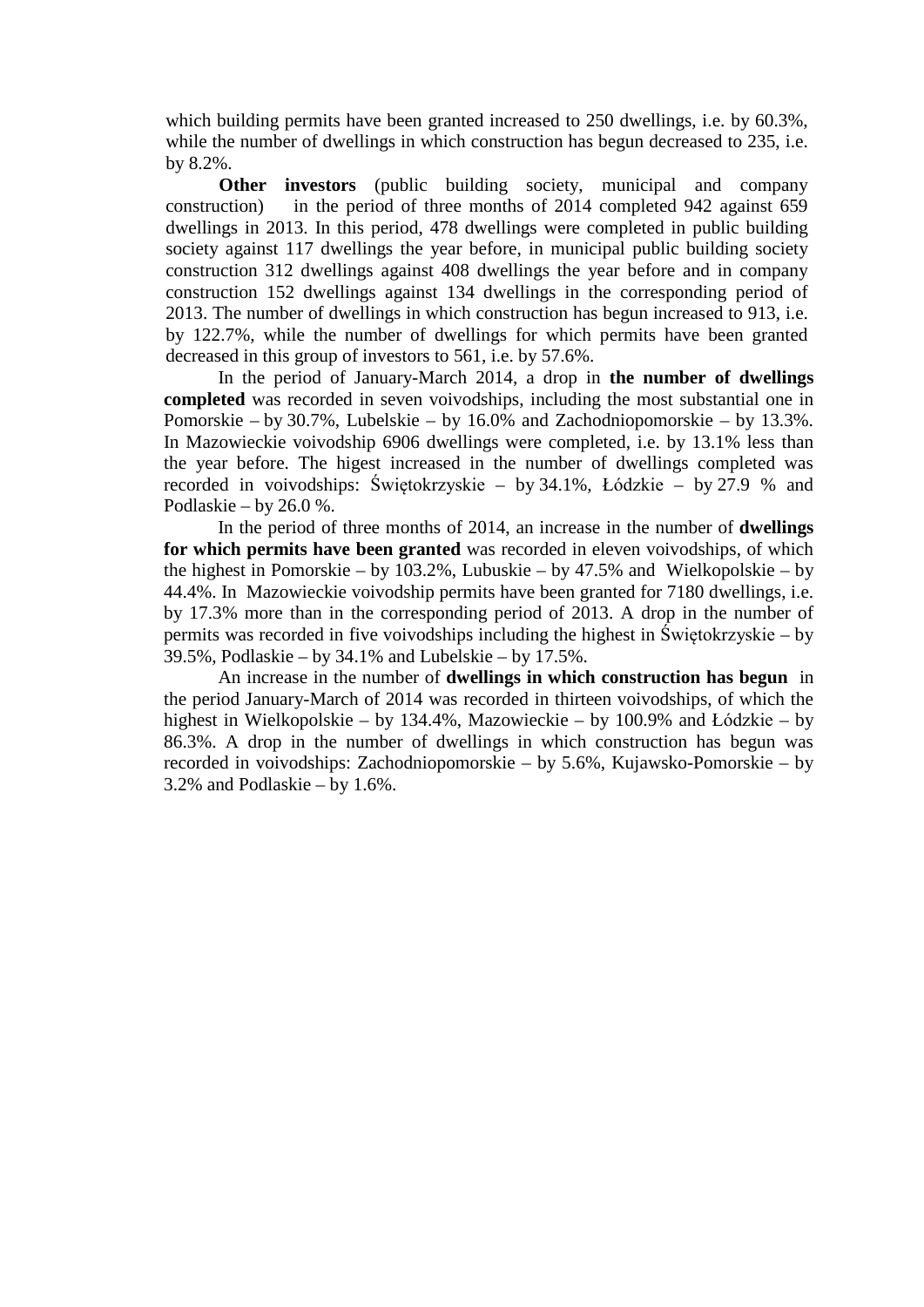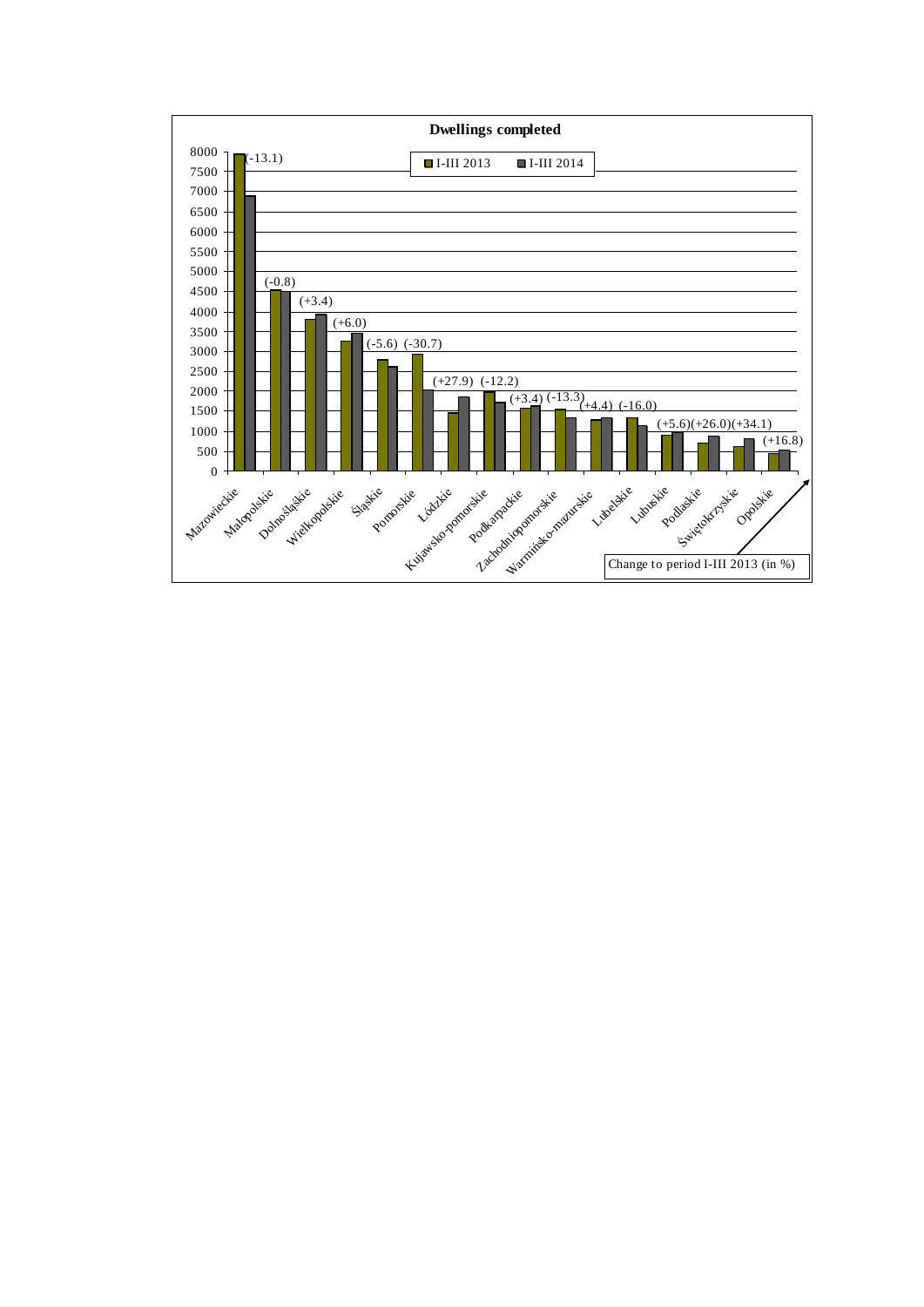|                                               | 2014   |                     |                              |         |                        |
|-----------------------------------------------|--------|---------------------|------------------------------|---------|------------------------|
| <b>Forms</b>                                  | III    |                     |                              | $I-III$ |                        |
| of construction                               | number | III<br>$2013 = 100$ | $\mathbf{I}$<br>$2014 = 100$ | number  | $I-HI$<br>$2013 = 100$ |
| <b>Dwellings completed</b>                    |        |                     |                              |         |                        |
|                                               | 11961  | 98.1                | 103.8                        | 35669   | 96.1                   |
| Private                                       | 6983   | 102.6               | 107.2                        | 20430   | 96.4                   |
| For sale or rent                              | 4583   | 101.0               | 108.8                        | 13119   | 92.3                   |
| Cooperatives                                  | 239    | 39.1                | 50.7                         | 1178    | 112.5                  |
|                                               | 156    | 67.0                | 48.8                         | 942     | 142.9                  |
| Dwellings in which construction has begun     |        |                     |                              |         |                        |
|                                               | 15728  | 142.8               | 156.8                        | 32232   | 149.4                  |
| Private                                       | 9035   | 146.7               | 220.6                        | 15869   | 137.4                  |
| For sale or rent                              | 6043   | 135.1               | 109.8                        | 15215   | 162.6                  |
| Cooperatives                                  | 152    | 70.7                | 281.5                        | 235     | 91.8                   |
|                                               | 498    | 287.9               | 132.4                        | 913     | 222.7                  |
| Dwellings for which permits have been granted |        |                     |                              |         |                        |
|                                               | 15511  | 139.8               | 160.3                        | 33940   | 115.5                  |
| Private                                       | 6300   | 99.5                | 132.7                        | 15279   | 96.3                   |
| For sale or rent                              | 8723   | 240.0               | 185.7                        | 17850   | 148.3                  |
| Cooperatives                                  | 120    | 77.4                | 150.0                        | 250     | 160.3                  |
|                                               | 368    | 37.6                | 240.5                        | 561     | 42.4                   |

*b)company, municipal, public building society.*